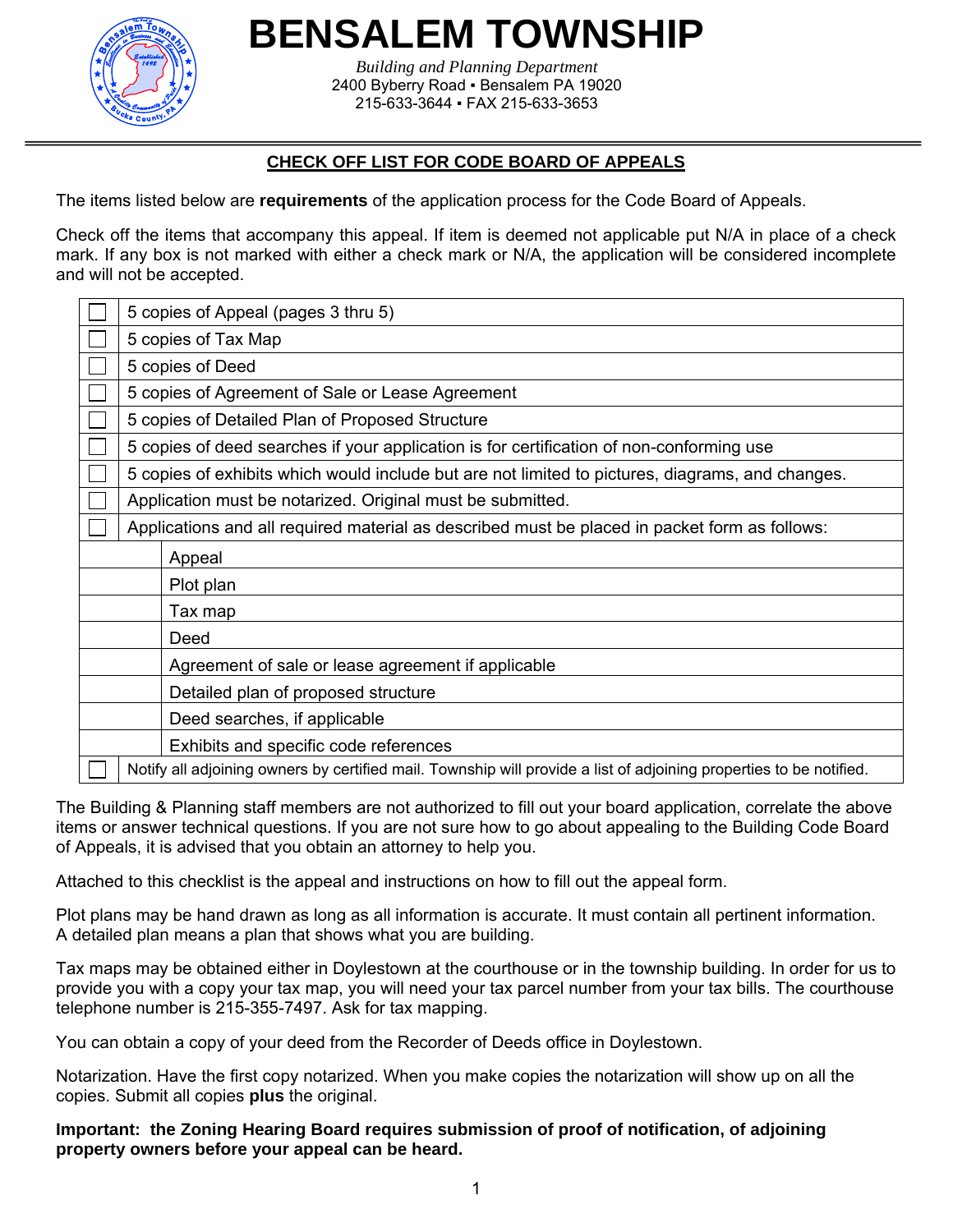

# **BENSALEM TOWNSHIP**

*Building and Planning Department*  2400 Byberry Road ▪ Bensalem PA 19020 215-633-3644 ▪ FAX 215-633-3653

## **Code Board of Appeals**

**Appeal Number:** 

### **Township of Bensalem, Bucks County, Pennsylvania Notice of Appeal**

Appeal is hereby made by the undersigned from the action of the Code Official.

## **Check applicable item(s):**

|                          | rieck applicable item(s).                                                                                                                    |
|--------------------------|----------------------------------------------------------------------------------------------------------------------------------------------|
| $\overline{\phantom{a}}$ | Application for Validity Challenge                                                                                                           |
| $\frac{1}{2}$            | Code Official in refusing my application for a building permit dated:                                                                        |
|                          | <b>Special Exception</b>                                                                                                                     |
|                          |                                                                                                                                              |
| Address:                 |                                                                                                                                              |
|                          |                                                                                                                                              |
| Phone No.                |                                                                                                                                              |
|                          |                                                                                                                                              |
|                          | <b>Owner's Name:</b><br><u> 1989 - Andrea State Barbara, amerikan personal di sebagai personal di sebagai personal di sebagai personal d</u> |
| Address:                 |                                                                                                                                              |
|                          |                                                                                                                                              |
| Phone No.                |                                                                                                                                              |
|                          |                                                                                                                                              |
|                          | <b>Attorney Name:</b><br><u> 1989 - Andrea Albert III, politik eta politik eta politik eta politik eta politik eta politik eta politik e</u> |
| Address:                 |                                                                                                                                              |
|                          |                                                                                                                                              |
| Phone No.                |                                                                                                                                              |
|                          |                                                                                                                                              |
|                          | Interest of appellant, if not owners (agent, lessee, etc.):                                                                                  |
|                          |                                                                                                                                              |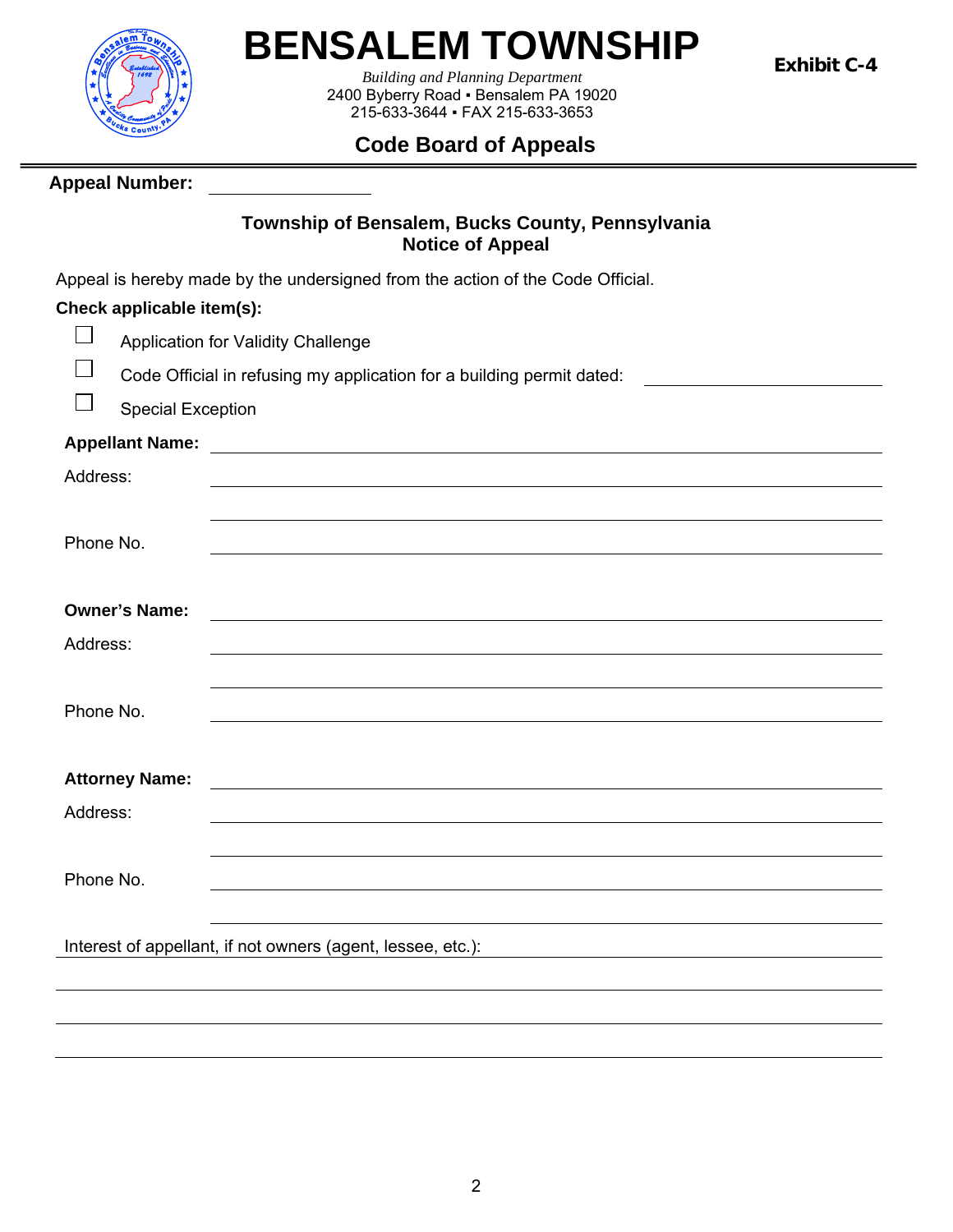## **1. Application relates to the following:**

|                                                                                                                                                                      | Check items if applicable:                        |  |                                                                                                                  |  |  |  |  |  |
|----------------------------------------------------------------------------------------------------------------------------------------------------------------------|---------------------------------------------------|--|------------------------------------------------------------------------------------------------------------------|--|--|--|--|--|
|                                                                                                                                                                      | <b>Use</b>                                        |  | <b>Lot Area</b>                                                                                                  |  |  |  |  |  |
|                                                                                                                                                                      | <b>Height</b>                                     |  | Yards                                                                                                            |  |  |  |  |  |
|                                                                                                                                                                      | <b>Existing Building</b>                          |  | <b>Proposed Building</b>                                                                                         |  |  |  |  |  |
|                                                                                                                                                                      | <b>Occupancy</b>                                  |  |                                                                                                                  |  |  |  |  |  |
|                                                                                                                                                                      | <b>Other:</b> (describe)                          |  |                                                                                                                  |  |  |  |  |  |
|                                                                                                                                                                      |                                                   |  |                                                                                                                  |  |  |  |  |  |
|                                                                                                                                                                      |                                                   |  |                                                                                                                  |  |  |  |  |  |
| 2. Brief description of Real Estate affected:                                                                                                                        |                                                   |  |                                                                                                                  |  |  |  |  |  |
| Tax Parcel Number:                                                                                                                                                   |                                                   |  |                                                                                                                  |  |  |  |  |  |
| Location:                                                                                                                                                            |                                                   |  |                                                                                                                  |  |  |  |  |  |
| Lot Size:                                                                                                                                                            |                                                   |  |                                                                                                                  |  |  |  |  |  |
| Present Use:                                                                                                                                                         |                                                   |  |                                                                                                                  |  |  |  |  |  |
| Proposed Use:                                                                                                                                                        |                                                   |  | and the control of the control of the control of the control of the control of the control of the control of the |  |  |  |  |  |
|                                                                                                                                                                      | Present Zoning Classification:                    |  | and the control of the control of the control of the control of the control of the control of the control of the |  |  |  |  |  |
| Present Improvement upon Land:                                                                                                                                       |                                                   |  |                                                                                                                  |  |  |  |  |  |
| Deed recorded at Doylestown in Deed Book:<br>Page                                                                                                                    |                                                   |  |                                                                                                                  |  |  |  |  |  |
| Building Code Type of Const. Classification:<br><u> 1980 - Johann Barn, mars ann an t-Amhain Aonaich an t-Aonaich an t-Aonaich ann an t-Aonaich ann an t-Aonaich</u> |                                                   |  |                                                                                                                  |  |  |  |  |  |
|                                                                                                                                                                      | <b>Building Code Building Use Classification:</b> |  |                                                                                                                  |  |  |  |  |  |
| 3. If this is an appeal to challenge, provide a statement and/or basis for challenge to the validity of the<br>zoning ordinance.                                     |                                                   |  |                                                                                                                  |  |  |  |  |  |
|                                                                                                                                                                      |                                                   |  |                                                                                                                  |  |  |  |  |  |
|                                                                                                                                                                      |                                                   |  |                                                                                                                  |  |  |  |  |  |
|                                                                                                                                                                      |                                                   |  | 4. If this is an Appeal from action of the Administrative Officer, then complete the following:                  |  |  |  |  |  |
| Date Determination was made:                                                                                                                                         |                                                   |  |                                                                                                                  |  |  |  |  |  |
| Your statement of alleged error of Zoning Administrative Office:                                                                                                     |                                                   |  |                                                                                                                  |  |  |  |  |  |
|                                                                                                                                                                      |                                                   |  |                                                                                                                  |  |  |  |  |  |